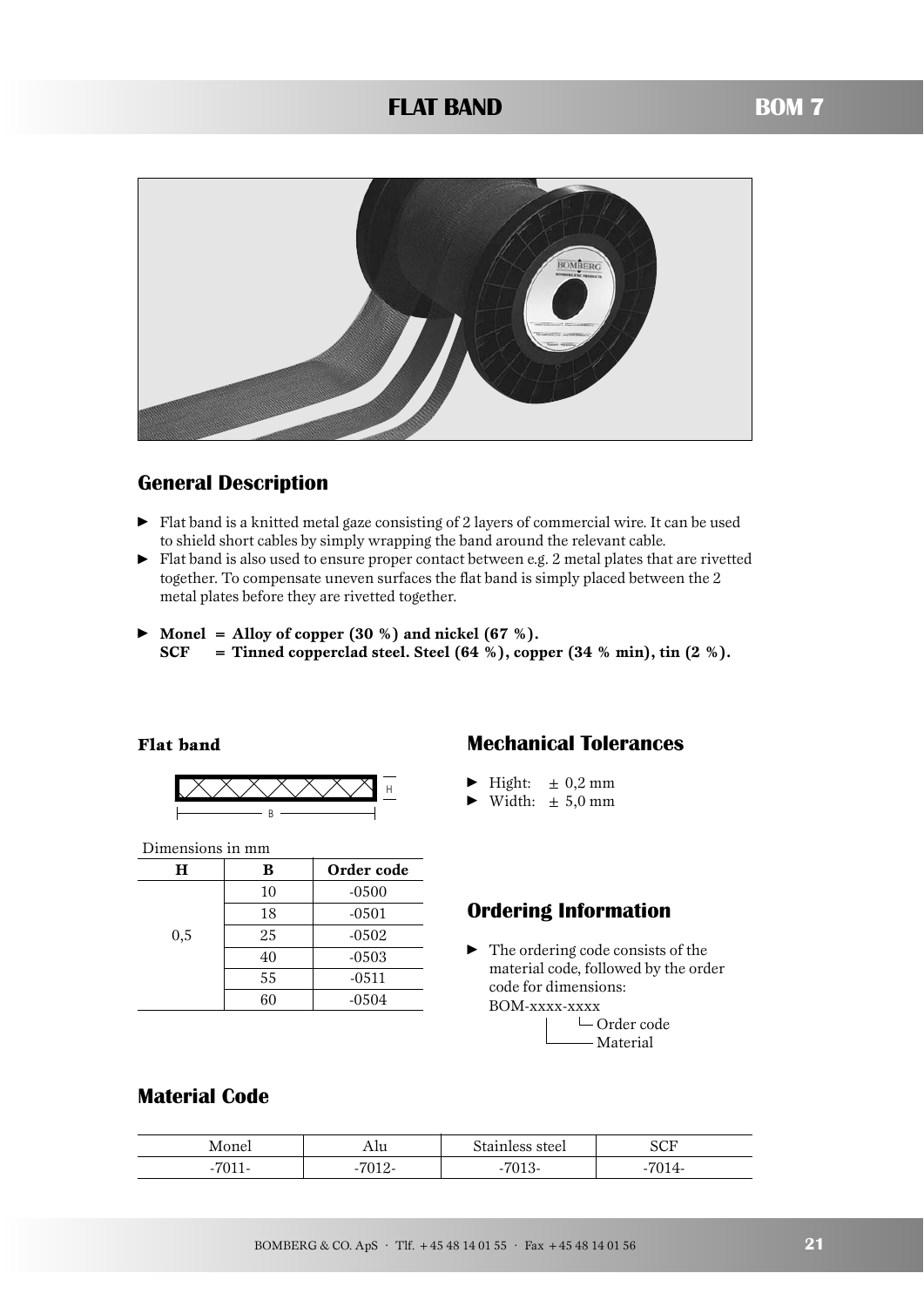## **BOM 7 ALL METAL KNITTED WIRE MESH**



## **General Description**

- BOM 7 gaskets are made from knitted metal wire and supplied in different shapes and dimensions. All commercial metal wires can be used, although monel and stainless steel followed by SCF and aluminium are the most popular wires. SCF provides remarkably good magnetic shielding whereas monel offers very good shielding performance and corrosion resistance. Monel has a high tensile strength and is often selected when using aluminium enclosures.
- Standard forms are O-strip, rectangular, O-strip with fin and double O-strip with fin, other shapes are possible. For connector gasket applications, BOM 7 can be compressed to round or rectangular jointless gaskets. In addition, we provide knitted metal gaze in 0,5 mm thickness and 10 - 60 mm width for cable shielding. Due to our highly flexible production methods BOM 7 can be manufactured to practically all dimensions inbetween those herein listed and which are only examples to show some of the possibilities. All BOM 7 gaskets are also available covering an elastomer core - these are our BOM 8 products.

BOM 7 materials are suitable for moulded and extruded metal enclosures. As all metal gaskets have a limited elasticity, it is important to be aware of the closing force. This should not exceed 20 % when opening and closing the enclosure frequently. With 40 % compression permanent deformation should be expected. Therefore compression > 40 % should be used only when gasket is replaced after each opening of enclosure.

## $\blacktriangleright$  Monel = Alloy of copper  $(30\%)$  and nickel  $(67\%)$ . **SCF = Tinned copperclad steel. Steel (64 %), copper (34 % min), tin (2 %).**

- Please note that listed metric dimensions are converted from U.S. inch standard dimensions. We are fully capable of meeting both metric dimensions and inches.
- Optionally for mounting provisions, some of the gaskets can be provided with nonconductive adhesive tapes. Please note, that due to the nature of the knitted wires, the adhesive tape is considered only as mounting provision and not as dependable solution. Consult factory for feasibility.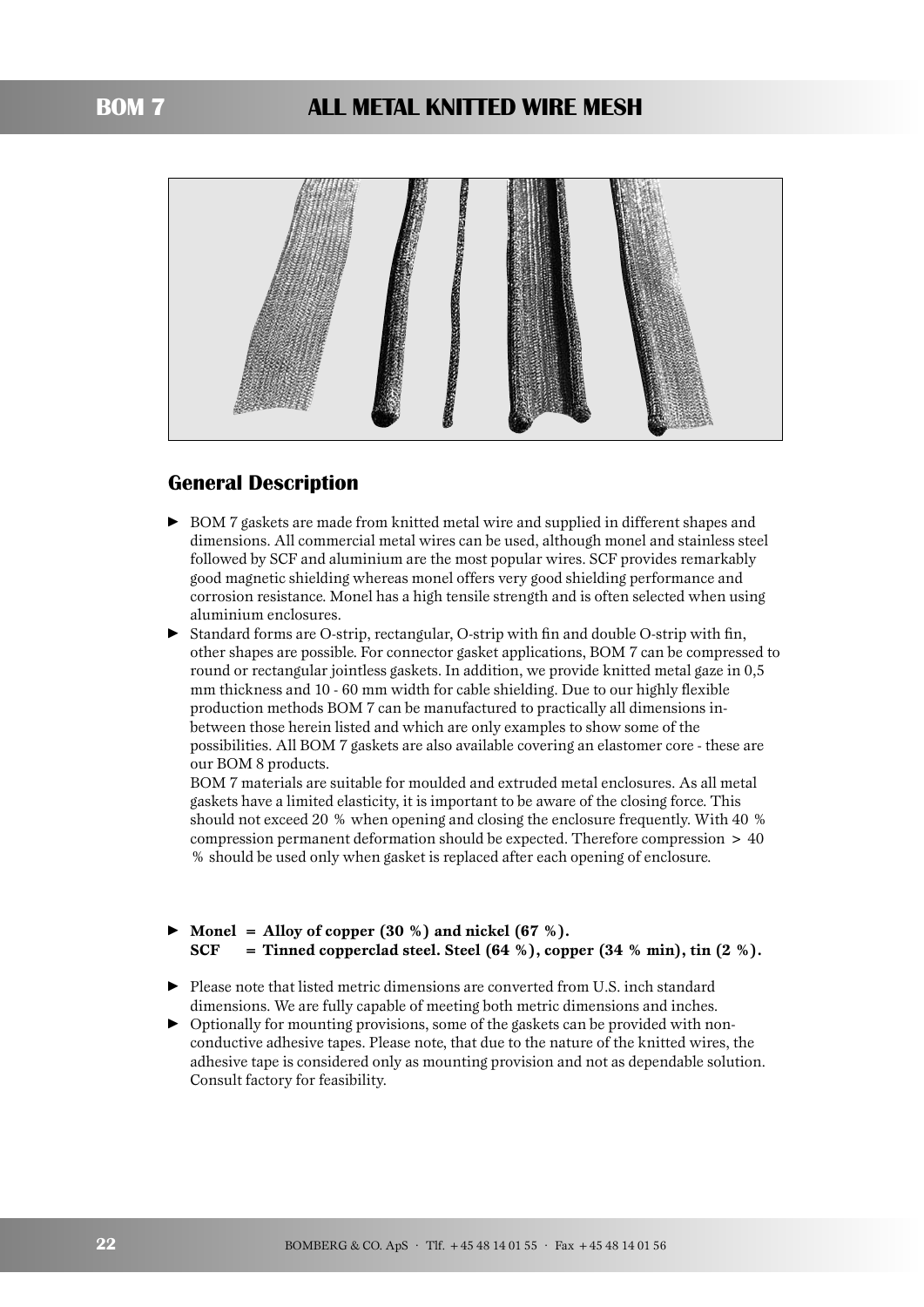# **ALL METAL KNITTED WIRE MESH BOM 7**

# **Specifications**

|   | Monel:                           | $\varnothing$ 0,114 mm as per |
|---|----------------------------------|-------------------------------|
|   |                                  | DIN 17743/17750               |
|   |                                  | Material-no. 2.4360           |
|   | $\blacktriangleright$ Aluminium: | $\varnothing$ 0,127 mm        |
|   |                                  | AMS-4182.                     |
|   |                                  | Alloy 5056                    |
| ▶ | <b>Stainless steel:</b>          | $\varnothing$ 0,114 mm as per |
|   |                                  | DIN 17440                     |
|   |                                  | Material-no. 1.4301           |
|   | Sn, Cu, Fe:                      | Ø 0,114 mm                    |
|   |                                  | ASTM-B-520                    |

## **Mechanical Tolerances**

| ▶ | $1.5 - 5$ mm:     | $+$ 0,4 - 0 mm |
|---|-------------------|----------------|
| ▶ | $> 5.0 - 10$ mm:  | $+$ 0.6 - 0 mm |
|   | $> 10,0 - 17$ mm: | $+$ 0,8 - 0 mm |

## **Material Code**

| Monel    | A111          | Stainless steel | - 57 F |
|----------|---------------|-----------------|--------|
| $-7011-$ | $\mid$ -7012- | -7013-          |        |

## **Shielding Performance**



## **Compression Force**





| <b>Dimensions</b> | Order   |
|-------------------|---------|
| in mm             | code    |
| D                 |         |
| 1,6               | $-0100$ |
| 2,4               | $-0101$ |
| 3,2               | $-0102$ |
| 4,0               | $-0103$ |
| 4,8               | $-0104$ |
| 6,4               | $-0105$ |
| 7,9               | $-0106$ |
| 9,5               | $-0107$ |
| 11,1              | $-0108$ |
| 12,7              | $-0109$ |

**O-strip Double**  $\qquad \qquad \overline{a}$  A **O-strip with fin**



| <b>Dimensions</b> |       | Order   | <b>Dimensions</b> | Order |          |
|-------------------|-------|---------|-------------------|-------|----------|
|                   | in mm | code    | in mm             |       | code     |
| A                 | в     |         | A                 | В     |          |
|                   | 13,5  | $-0301$ | 4,0               | 18,0  | $-0329$  |
| 1,6               | 15,9  | $-0302$ | 4,8               | 15,9  | $-0311$  |
|                   | 19,1  | $-0303$ |                   | 19,1  | $-0312$  |
|                   | 22,2  | $-0304$ |                   | 22,2  | $-0313$  |
| 2,0               | 25,0  | $-0323$ |                   | 25,4  | $-0314$  |
| 2,4               | 13,5  | $-0305$ |                   | 19,1  | $-0315$  |
|                   | 13,5  | $-0306$ | 6,4<br>9,5        | 22,2  | $-0.316$ |
|                   | 15,9  | $-0307$ |                   | 25,4  | $-0317$  |
| 3,2               | 19,1  | $-0308$ |                   | 25,4  | $-0318$  |
|                   | 22,2  | $-0309$ |                   | 31,8  | $-0319$  |
|                   | 25,4  | $-0310$ |                   |       |          |